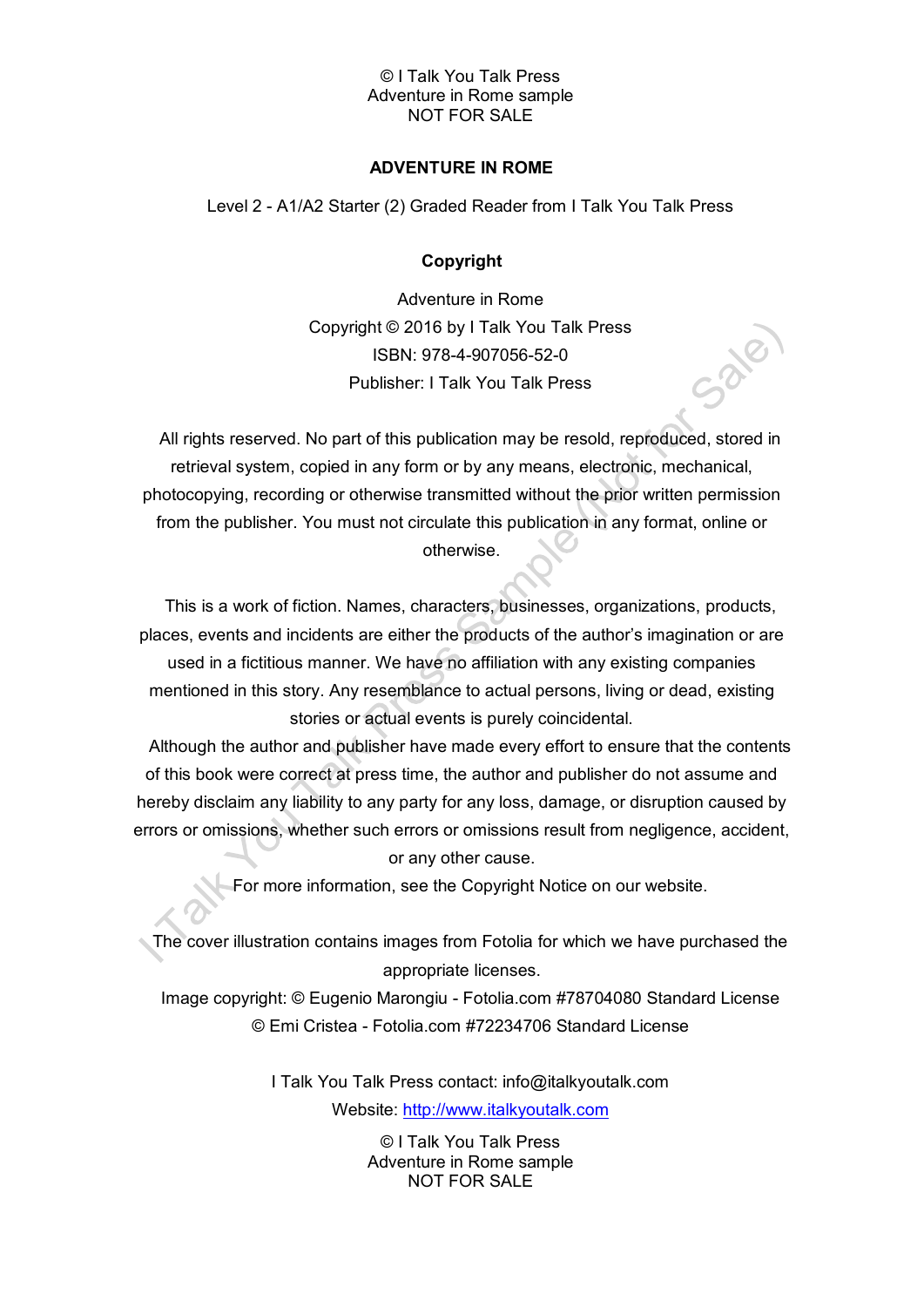### © I Talk You Talk Press Adventure in Rome sample NOT FOR SALE

#### **Chapter One**

Lily was happy. She was in Rome for a week. She was on a package tour. The group of tourists arrived at the airport, and got on the bus. The guide was a young woman called Bianca.

Bianca said, "We will now go to the hotel. We are staying near Piazza Navona. It is a beautiful area."

Lily looked around the bus. All of the other tour members were older than her. Lily was thirty one. The other tour members were all retired. Usually, she didn't like package tours. She liked to travel alone. But her mother wanted to go on vacation with her this year. So, they booked a package tour to Rome. Then, something bad happened. The day before the package tour, her mother fell over in the garden. It was not a big accident, but she hurt her foot, so she couldn't walk very well.

Lily wanted to cancel the package tour, but her mother said, 'We won't get the money back. You go.' So, Lily went alone.

Lily looked around the bus.

*I don't like package tours,* she thought. *I like travelling alone, and going to bars. I will stay at the hotel and eat with everyone. I will go on some sightseeing trips too, but I'll try to spend some time alone.*

She looked out of the window as the bus drove through the streets of Rome.

*This is very different to Dublin,* she thought. *I think I will enjoy my time here.*

Bianca made an announcement.

"Everyone. Please listen to me. I will now give you a pink badge. You must wear this badge all the time. It is the tour group badge."

Bianca gave everyone the badges.

"Do I have to wear it too?" asked Lily. *I don't need a badge. I won't get lost!* she thought.

"Yes, it is a rule. Everyone must wear the badge," said Bianca.

"OK," said Lily. She put it on her jacket.

The bus stopped on a busy road.

"We will walk to the hotel door," said Bianca. "It is in a very narrow street, and the bus cannot drive down it."

Lily got off the bus and looked around.

*The buildings are so old and beautiful!* she thought.

© I Talk You Talk Press Adventure in Rome sample NOT FOR SALE